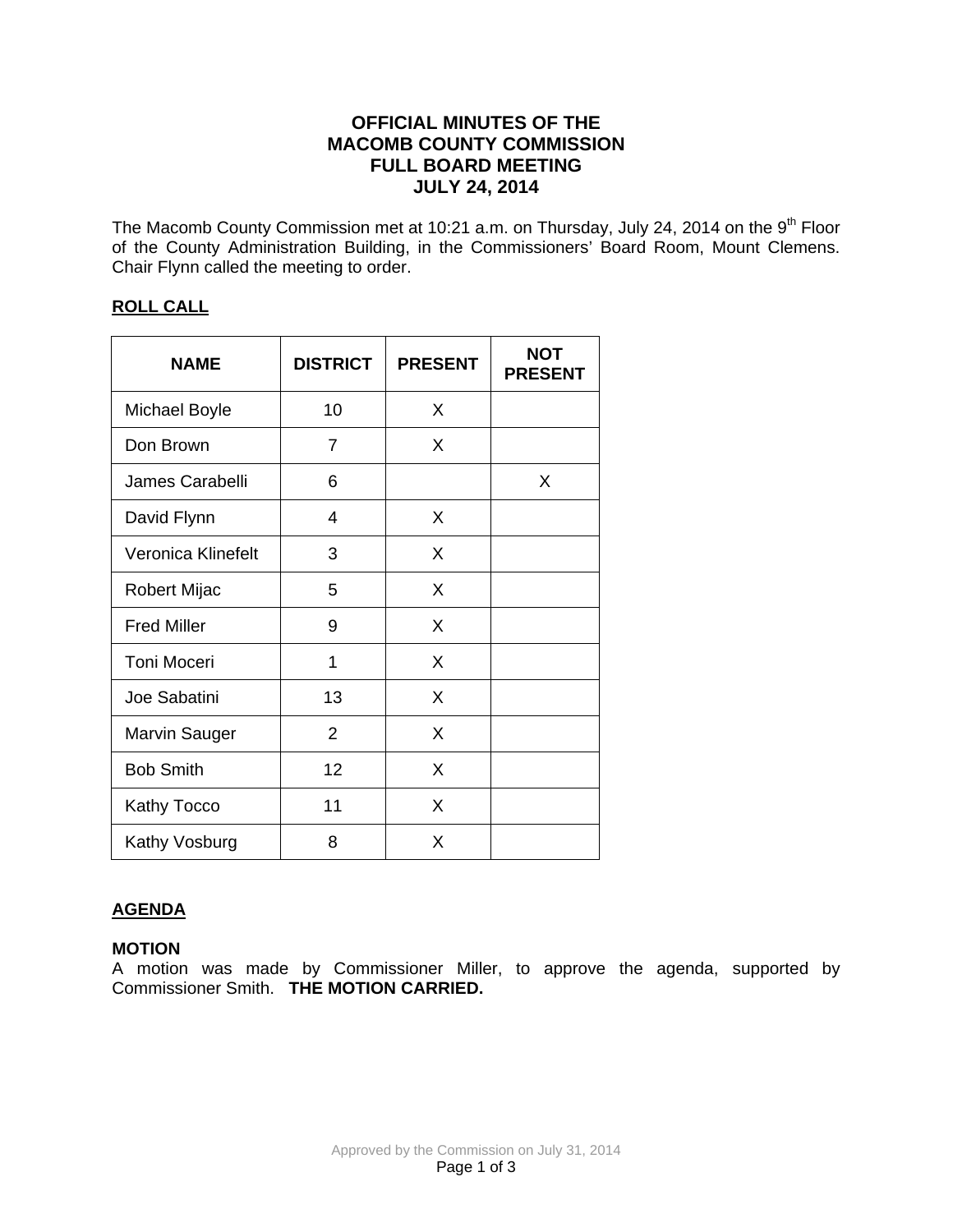### **PUBLIC PARTICIPATION**

None

## **CORRESPONDENCE FROM EXECUTIVE**

None

#### **FINANCE COMMITTEE MEETING – July 24, 2014**

The reading of the recommendations from the Finance Committee was waived and a motion was made by Chair Miller, supported by Commissioner Smith, to adopt the committee recommendations.

- **R14-148** Authorize the County Clerk to improve jury service by contracting with Courthouse Technologies, Ltd. to host the Jury Management System, at a cost not to exceed \$18,000 annually for five years, for a total five-year cost of \$90,000; funds are available in the Jury Commission Account 10116601–80185; further, a copy of this Board of Commissioners' action is directed to be delivered forthwith to the Office of the County Executive.
- **R14-149** Authorize the County Clerk/Register of Deeds to purchase an Integrated Voice Response System from Courthouse Technologies, Ltd. for the County's Jury Management System at a cost not to exceed \$9,700; funding is available in the Jury Commission Account 10116601-80185; further, a copy of this Board of Commissioners' action is directed to be delivered forthwith to the Office of the County Executive.
- **R14-150** Approve the Network Refresh contract; further, a copy of this Board of Commissioners' action is directed to be delivered forthwith to the Office of the County Executive.

#### **THE MOTION CARRIED.**

#### **PROCLAMATIONS**

#### **MOTION**

A motion was made by Commissioner Sauger, supported by Commissioner Vosburg, to adopt the following resolution:

**R14-151** Congratulating Polly Helzer – 50 Years of Employment with Macomb County (offered by Board Chair; include all commissioners; recommended by Government Operations Committee on 07/21/14).

### **THE MOTION CARRIED.**

#### **NEW BUSINESS**

Chair Flynn indicated the smoking ordinance will be brought before the Finance Committee and Full Board next week.